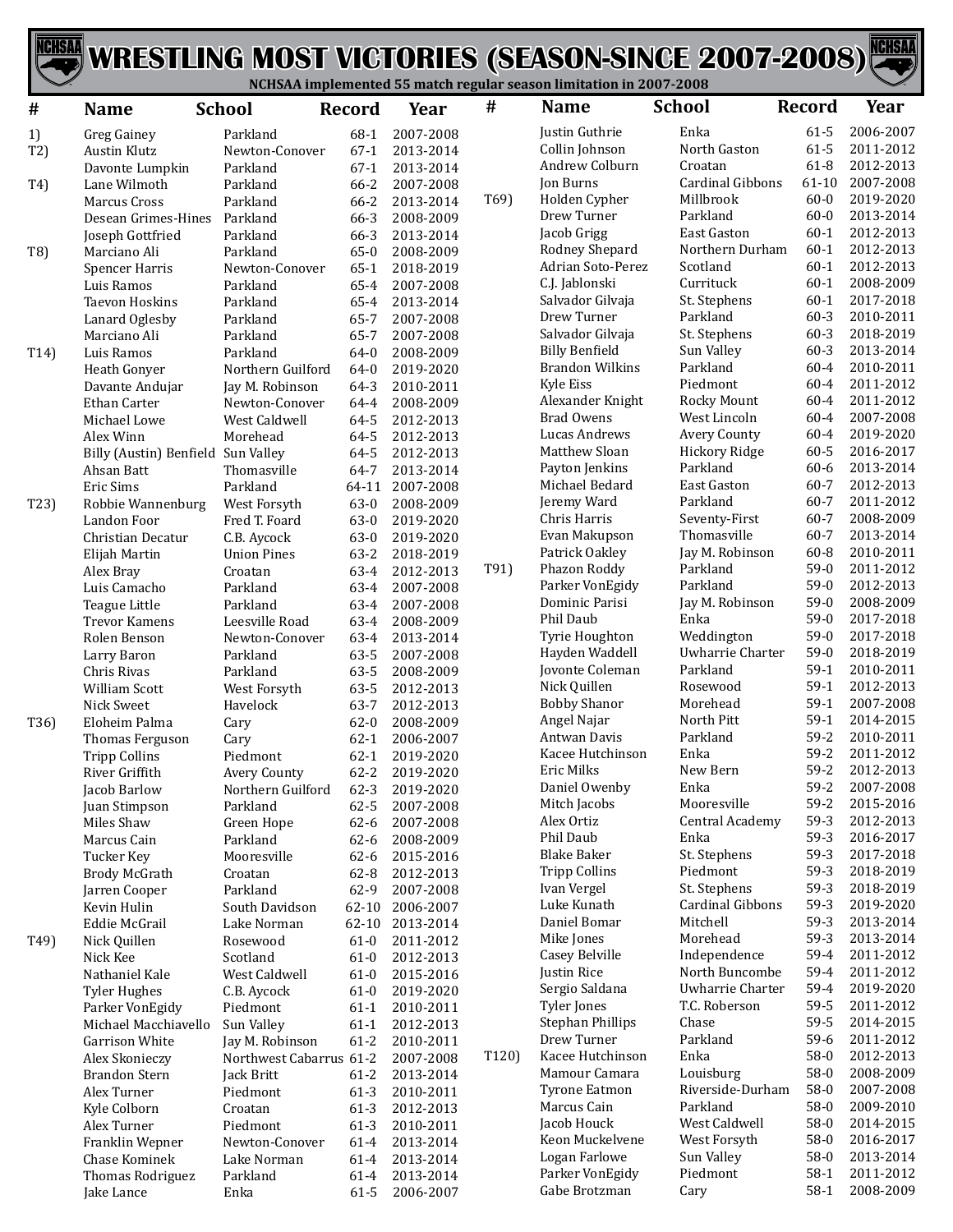



| #     | <b>Name</b>                                    | <b>School</b>                         | <b>Record</b>        | Year                   | #     | <b>Name</b>                    | <b>School</b>                  | <b>Record</b>      | Year                   |
|-------|------------------------------------------------|---------------------------------------|----------------------|------------------------|-------|--------------------------------|--------------------------------|--------------------|------------------------|
|       | Ethan Hnasko                                   | West Forsyth                          | $58-1$               | 2014-2015              |       | <b>Cody Stephens</b>           | St. Stephens                   | $57 - 5$           | 2008-2009              |
|       | Christian Decatur                              | Rosewood                              | $58-1$               | 2017-2018              |       | Zack Vernon                    | Davie County                   | $57 - 5$           | 2008-2009              |
|       | Kurt Stephens                                  | St. Stephens                          | $58-2$               | 2008-2009              |       | Tray Regan                     | Lumberton                      | $57 - 5$           | 2018-2019              |
|       | <b>Tyrone Eatmon</b>                           | Riverside-Durham                      | $58-2$               | 2008-2009              |       | Jackson Baglio                 | Central Cabarrus               | $57 - 5$           | 2019-2020              |
|       | Matthew Colvard                                | Cary                                  | $58-2$               | 2008-2009              |       | Corbin Dion                    | Enka                           | 57-5               | 2019-2020              |
|       | <b>Timothy Decatur</b>                         | Rosewood                              | $58-2$               | 2016-2017              |       | George Ayino                   | South Central                  | $57 - 5$           | 2019-2020              |
|       | Nathanael Torrence                             | Concord                               | 58-3                 | 2010-2011              |       | <b>Eddy Roman</b>              | SW Randolph                    | $57-6$             | 2009-2010              |
|       | Josh Brown                                     | Northern Durham                       | 58-3                 | 2012-2013              |       | Payton Mills                   | Morehead                       | $57-6$             | 2013-2014              |
|       | Lathan Bumgarner                               | North Gaston                          | 58-3                 | 2015-2016              |       | <b>William Scott</b>           | West Forsyth                   | $57 - 7$           | 2011-2012              |
|       | Ethan Shell                                    | Avery County                          | 58-3                 | 2019-2020              |       | Dilan Patton                   | Patton                         | $57 - 7$           | 2019-2020              |
|       | Victor Hojilla                                 | <b>West Carteret</b>                  | 58-4                 | 2004-2005              |       | Daniel Bomar                   | Mitchell<br><b>Union Pines</b> | $57-8$<br>$57-8$   | 2012-2013<br>2007-2008 |
|       | Isaiah Olmedo                                  | Davie County                          | 58-4                 | 2015-2016              |       | Tony Fernandez<br>Tyler Heck   | <b>West Stokes</b>             | $57-8$             | 2008-2009              |
|       | <b>Austin Mosely</b>                           | Kings Mountain                        | 58-4                 | 2016-2017              |       | <b>Isaac Byers</b>             | Mooresville                    | $57-8$             | 2016-2017              |
|       | <b>Triston Norris</b>                          | North Henderson<br><b>East Wilkes</b> | 58-4<br>58-5         | 2019-2020<br>2012-2013 |       | Jordan Jones                   | Morehead                       | $57-8$             | 2013-2014              |
|       | Cody Mathis<br>Darius Dunn                     | Corinth Holders                       | 58-5                 | 2012-2013              |       | <b>Tylor Sigmon</b>            | Dudley                         | 57-9               | 2007-2008              |
|       | <b>Bobby Baldwin</b>                           | Parkland                              | 58-5                 | 2007-2008              |       | Matthew Owensby                | Newton-Conover                 | 57-9               | 2008-2009              |
|       | Brandon Beckman                                | Seventy-First                         | $58 - 5$             | 2008-2009              |       | Logan Pavia                    | Lake Norman                    | 57-9               | 2013-2014              |
|       | <b>Collin Minor</b>                            | Newton-Conover                        | 58-5                 | 2013-2014              |       | Christopher Walker             | Parkland                       | $57-10$            | 2011-2012              |
|       | Alex Brunsman                                  | Parkland                              | 58-6                 | 2011-2012              |       | Andrew Gaither                 | Newton-Conover                 | $57-10$            | 2013-2014              |
|       | Logan Farlowe                                  | Sun Valley                            | 58-6                 | 2012-2013              |       | Dathan Bell                    | Parkland                       | $57-11$            | 2013-2014              |
|       | <b>Scott McGee</b>                             | Riverside-Durham                      | 58-6                 | 2008-2009              |       | Pedram Rahmatabadi             | Green Hope                     | $57-12$            | 2007-2008              |
|       | Mariano Mendez                                 | Patton                                | 58-6                 | 2019-2020              |       | Matt Bogard                    | Havelock                       | $57-12$            | 2008-2009              |
|       | Logan Farlowe                                  | Sun Valley                            | 58-6                 | 2012-2013              |       | <b>Neal Stultz</b>             | Morehead                       | $57-16$            | 2007-2008              |
|       | Clay Heafner                                   | West Lincoln                          | 58-7                 | 2007-2008              | T217) | Ray Farnsworth                 | St. Stephens                   | $56-0$             | 2008-2009              |
|       | Jake McKay                                     | West Forsyth                          | 58-7                 | 2008-2009              |       | Daniel Owenby                  | Enka                           | $56-0$             | 2008-2009              |
|       | Matthew Smith                                  | West Brunswick                        | 58-7                 | 2019-2020              |       | Garrison White                 | Jay M. Robinson                | $56-1$             | 2008-2009              |
|       | Waddell McNeely                                | Mallard Creek                         | 58-7                 | 2013-2014              |       | <b>Toney McGee</b>             | McDowell                       | $56-1$             | 2017-2018              |
|       | Zane Birtchet                                  | Fred T. Foard                         | 58-8                 | 2019-2020              |       | Jeremiah Price                 | Surry Central                  | $56-1$             | 2019-2020              |
|       | Nathan Reitzel                                 | Newton-Conover                        | 58-8                 | 2013-2014              |       | Richard Tolston                | Jack Britt                     | $56-1$             | 2013-2014              |
| T159) | Marciano Ali                                   | Parkland                              | $57-0$               | 2009-2010              |       | Demetre Kostis                 | Watauga                        | $56-1$             | 2013-2014              |
|       | Dominic Parisi                                 | Jay M. Robinson                       | $57-0$               | 2007-2008              |       | Drew Turner                    | Parkland                       | $56 - 2$           | 2012-2013              |
|       | Isaiah Martin                                  | Uwharrie Charter                      | $57-0$               | 2018-2019              |       | Alexander Knight               | Rocky Mount                    | $56 - 2$           | 2012-2013              |
|       | Mack George                                    | West Lincoln                          | $57-0$               | 2013-2014              |       | Jeff Vick<br>Chris Rivas       | South Davidson<br>Parkland     | $56 - 2$<br>$56-3$ | 2013-2014<br>2009-2010 |
|       | <b>Ben Creed</b>                               | Cary                                  | $57-1$               | 2008-2009              |       | Aaron Redus                    | <b>Holly Springs</b>           | $56-3$             | 2012-2013              |
|       | Parker Walton<br>Tanner Stamper-Smith Havelock | Weddington                            | $57-1$<br>$57-1$     | 2014-2015<br>2015-2016 |       | Clay Alguire                   | West Lincoln                   | $56-3$             | 2012-2013              |
|       | Jaqwuez Norman                                 | Farmville Central                     | $57-1$               | 2016-2017              |       | Michael Queen                  | Northwood                      | $56-3$             | 2015-2016              |
|       | Spencer Leonhardt                              | Freedom                               | $57-1$               | 2017-2018              |       | Josh Walker                    | Newton-Conover                 | 56-4               | 2015-2016              |
|       | Timothy Decatur                                | Rosewood                              | $57-1$               | 2018-2019              |       | Dan Mills                      | Leesville Road                 | 56-4               | 2016-2017              |
|       | Ethan Oakley                                   | Wheatmore                             | 57-1                 | 2019-2020              |       | <b>Tyler Hughes</b>            | C.B. Aycock                    | 56-4               | 2018-2019              |
|       | River Carroll                                  | Swansboro                             | $57-1$               | 2019-2020              |       | Adonis Wright                  | Parkland                       | $56 - 5$           | 2010-2011              |
|       | Josh Dula                                      | McDowell                              | $57-1$               | 2013-2014              |       | Michael Macchiavello           | Sun Valley                     | 56-5               | 2011-2012              |
|       | Adonis Wright                                  | Parkland                              | $57-2$               | 2009-2010              |       | Jay Johnson                    | Hunt                           | 56-5               | 2015-2016              |
|       | Nick Quillen                                   | Rosewood                              | $57-2$               | 2010-2011              |       | <b>Blake Baker</b>             | St. Stephens                   | 56-5               | 2018-2019              |
|       | Joseph Centrella                               | Weddington                            | $57-2$               | 2010-2011              |       | Luke Goodin                    | Mooresville                    | 56-5               | 2019-2020              |
|       | Silas Shaw                                     | Mooresville                           | $57-2$               | 2016-2017              |       | <b>Brandon Lietz</b>           | J.H. Rose                      | 56-6               | 2008-2009              |
|       | Zacharias Fincannon                            | St. Stephens                          | $57-2$               | 2013-2014              |       | Chase Emory                    | Chase                          | 56-6               | 2016-2017              |
|       | <b>Matteson Tate Correll</b>                   | Topsail                               | $57-3$               | 2012-2013              |       | Brendan Latham                 | Lake Norman                    | $56 - 7$           | 2012-2013              |
|       | Micah Stanfield                                | Morehead                              | $57-3$               | 2007-2008              |       | Dakota Metcalf                 | St. Stephens                   | $56 - 7$           | 2017-2018              |
|       | Ethan Kanagy                                   | Weddington                            | $57-3$               | 2014-2015              |       | Jake Cauble                    | Piedmont                       | $56 - 7$           | 2019-2020              |
|       | Jerry Jimenez                                  | Uwharrie Charter                      | $57-3$               | 2019-2020              |       | Quahiygee Martin               | Thomasville                    | $56 - 7$           | 2013-2014              |
|       | Corbin Allen                                   | South Point                           | $57-3$               | 2019-2020              |       | Jason Boutsady                 | Thomasville                    | $56 - 7$           | 2013-2014              |
|       | Matteson Tate Correll                          | Topsail                               | $57-3$               | 2012-2013              |       | Charlie Millea                 | Havelock                       | 56-8               | 2007-2008              |
|       | DeSean Grimes-Hines                            | Parkland                              | $57 - 4$             | 2009-2010              |       | Marcelus Perry                 | Knightdale                     | 56-9               | 2007-2008              |
|       | Justin Guthrie                                 | Enka                                  | $57-4$               | 2007-2008              |       | R.J. Cloninger<br>Dave Wilkens | Lake Norman<br>Havelock        | 56-9<br>56-10      | 2013-2014<br>2007-2008 |
|       | Andrew Evans                                   | Cardinal Gibbons                      | $57 - 4$             | 2007-2008              |       | Shaquawn Grant                 | Riverside-Durham               | 56-10              | 2008-2009              |
|       | Waddell McNeely                                | Mallard Creek                         | $57 - 4$             | 2014-2015              |       | Chance Cottingham              | North Gaston                   | 56-10              | 2019-2020              |
|       | <b>Ben Bullins</b>                             | Morehead<br>Parkland                  | $57 - 4$<br>$57 - 5$ | 2013-2014              |       | William Pryor                  | Morehead                       | $56-10$            | 2013-2014              |
|       | Phazon Roddy<br>Taylor McGill                  | Rosewood                              | $57 - 5$             | 2010-2011<br>2011-2012 |       | Ethan Jarrell                  | SW Randolph                    |                    | 56-11 2009-2010        |
|       | Janicento Williamson                           | Rocky Mount                           | $57 - 5$             | 2011-2012              |       | Junior Hewitt                  | Newton-Conover                 |                    | 56-12 2013-2014        |
|       | Jordan Billings                                | SW Randolph                           | $57 - 5$             | 2011-2012              |       | Justin Whalen                  | Fred T. Foard                  |                    | 56-13 2019-2020        |
|       | Zac Whisnant                                   | Bandys                                | $57 - 5$             | 2012-2013              |       | Jonathan Floyd                 | Lumberton                      |                    | 56-13 2019-2020        |
|       |                                                |                                       |                      |                        |       |                                |                                |                    |                        |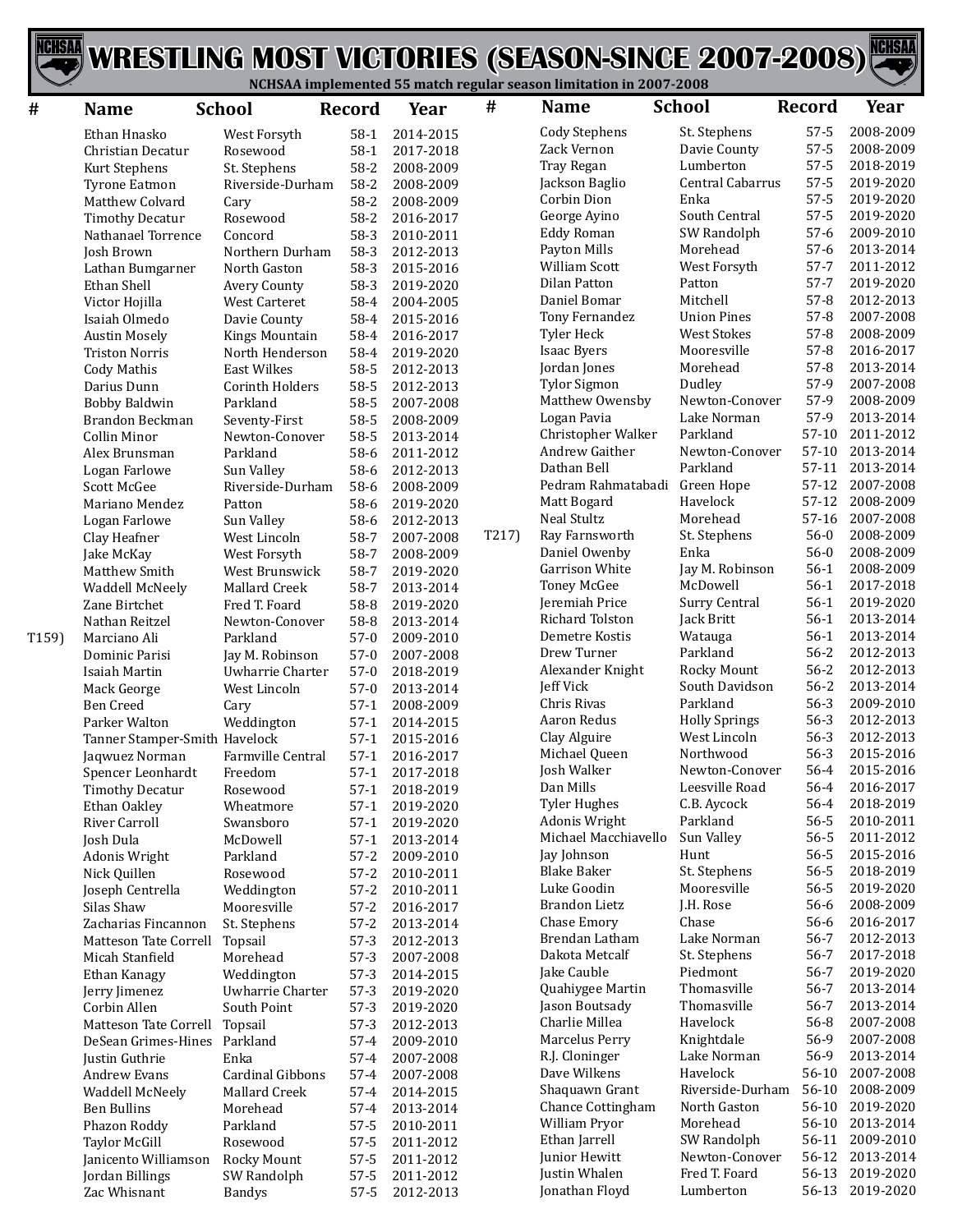

| #     | <b>Name</b>                                              | <b>School</b>           | <b>Record</b>        | Year                   | $\#$  | <b>Name</b>                        | <b>School</b>                     | <b>Record</b>     | Year                   |
|-------|----------------------------------------------------------|-------------------------|----------------------|------------------------|-------|------------------------------------|-----------------------------------|-------------------|------------------------|
| T257) | Jordan Billings                                          | SW Randolph             | $55-0$               | 2012-2013              |       | Brian Tiderman                     | Independence                      | 55-8              | 2012-2013              |
|       | Timdarius Thurston                                       | T.W. Andrews            | $55-0$               | 2007-2008              |       | Daniel Hernandez                   | <b>East Montgomery</b>            | 55-8              | 2008-2009              |
|       | <b>Anthony Rogers</b>                                    | Knightdale              | $55-0$               | 2007-2008              |       | Dan Mills                          | Leesville Road                    | 55-8              | 2015-2016              |
|       | Eloheim Palma                                            | Cary                    | $55-0$               | 2007-2008              |       | Max Benfield                       | Northern Guilford                 | $55-8$            | 2019-2020              |
|       | Christian Decatur                                        | Rosewood                | $55-0$               | 2018-2019              |       | Richie Rizzuto                     | Leesville Road                    | 55-8              | 2019-2020              |
|       | Stephen Ivey                                             | Piedmont                | $55-1$               | 2010-2011              |       | Tyler Knopp                        | Newton-Conover                    | 55-9              | 2010-2011              |
|       | Will Clark                                               | Cary                    | $55-1$               | 2012-2013              |       | Antwan Davis                       | Parkland                          | 55-9              | 2008-2009              |
|       | Lawrence White                                           | Cary                    | $55-1$               | 2007-2008              |       | Aldo Hernandez                     | Montgomery Central 55-9           |                   | 2019-2020              |
|       | Joe DeAngelo                                             | Southern Alamance 55-1  |                      | 2008-2009              |       | Brian Tiderman                     | Independence                      | 55-9<br>$55 - 10$ | 2012-2013              |
|       | Carl Guess                                               | South Caldwell          | $55-1$               | 2015-2016              |       | Ryu Ballard<br>Zac Hicks           | West Forsyth                      | $55 - 10$         | 2011-2012<br>2007-2008 |
|       | John Millner                                             | Ben L. Smith            | $55-1$               | 2016-2017              |       | Morgan King                        | Trinity<br>North Henderson        | $55 - 10$         | 2016-2017              |
|       | Matt Colvard<br>Cody Karns                               | Cary<br>Lake Norman     | $55 - 2$<br>$55 - 2$ | 2009-2010<br>2011-2012 |       | Camden Spencer                     | Newton-Conover                    | $55 - 10$         | 2018-2019              |
|       | <b>Richard Tolston</b>                                   | Jack Britt              | $55 - 2$             | 2012-2013              |       | Jacob Polansky                     | Leesville Road                    | $55 - 10$         | 2018-2019              |
|       | Javon Johnson                                            | <b>Holly Springs</b>    | $55 - 2$             | 2012-2013              |       | Dylan Nelson                       | Piedmont                          | $55 - 10$         | 2010-2011              |
|       | Corey Mock                                               | Chapel Hill             | $55 - 2$             | 2007-2008              |       | Luke Dutch                         | Northwest Cabarrus 55-11          |                   | 2007-2008              |
|       | Joe Sculthorpe                                           | Topsail                 | $55 - 2$             | 2014-2015              |       | <b>Eddy Roman</b>                  | SW Randolph                       | 55-11             | 2008-2009              |
|       | Paul Searcy                                              | North Henderson         | $55 - 2$             | 2016-2017              |       | Brian Tiderman                     | Independence                      | 55-11             | 2011-2012              |
|       | Will Edmiston                                            | Lake Norman             | $55 - 2$             | 2016-2017              |       | Greyson Harris                     | Enka                              | 55-12             | 2019-2020              |
|       | Josh Blatt                                               | North Henderson         | $55 - 2$             | 2016-2017              |       | Zac Rainess                        | Lake Norman                       | $55 - 12$         | 2013-2014              |
|       | Holden Cypher                                            | Millbrook               | $55 - 2$             | 2018-2019              |       | Sincere King                       | North Pitt                        | 55-13             | 2016-2017              |
|       | Stephen Ivey                                             | Piedmont                | $55 - 2$             | 2010-2011              |       | Ryan Walker                        | Newton-Conover                    | 55-13             | 2018-2019              |
|       | Collin Johnson                                           | North Gaston            | $55-3$               | 2012-2013              |       | Sean Foster                        | Parkland                          | 55-15             | 2013-2014              |
|       | Demarcus Whitehurst North Pitt                           |                         | $55-3$               | 2012-2013              | T344) | <b>Tyler Radford</b>               | McDowell                          | $54-0$            | 2011-2012              |
|       | <b>Sammy Peticos</b>                                     | Chase                   | $55-3$               | 2014-2015              |       | Jaquon Sowell                      | Riverside-Durham                  | $54-1$            | 2014-2015              |
|       | Dustin Childs                                            | Swansboro               | $55-3$               | 2016-2017              |       | Marcus Jackson                     | Central Cabarrus                  | $54-1$            | 2019-2020              |
|       | Joshua Nichols                                           | Newton-Conover          | $55-3$               | 2018-2019              |       | Chris Jones                        | Middle Creek                      | $54-1$            | 2019-2020              |
|       | Eli Thomas                                               | Forbush                 | $55-3$               | 2019-2020              |       | <b>Timothy Decatur</b>             | Rosewood                          | $54 - 2$          | 2017-2018              |
|       | Gage Beal                                                | Uwharrie Charter        | $55-3$               | 2019-2020              |       | Wilson Smith                       | Rocky Mount<br>Northwest Guilford | $54-2$<br>$54-2$  | 2013-2014<br>2013-2014 |
|       | Andrew Wanovich                                          | Jack Britt              | $55-3$               | 2013-2014              |       | Austin Jamison<br>Mitchel Langford | North Henderson                   | $54 - 2$          | 2011-2012              |
|       | Demarcus Whitehurst North Pitt<br><b>Colten McKinney</b> | Mitchell                | $55-3$<br>$55 - 4$   | 2012-2013<br>2011-2012 |       | Spencer Leonhardt                  | Freedom                           | $54-3$            | 2016-2017              |
|       | Alex Ortiz                                               | Central Academy         | $55 - 4$             | 2011-2012              |       | Guillermo Solis                    | West Caldwell                     | $54-3$            | 2012-2013              |
|       | Matthew Kamisol                                          | T.C. Roberson           | $55 - 4$             | 2011-2012              |       | John Glunt                         | Jay M. Robinson                   | $54-3$            | 2012-2013              |
|       | Zach Brown                                               | Mooresville             | $55 - 4$             | 2011-2012              |       | Ramon Rodriguez                    | R-S Central                       | 54-4              | 2015-2016              |
|       | <b>Brad Owens</b>                                        | West Lincoln            | $55 - 4$             | 2008-2009              |       | <b>Timothy Decatur</b>             | Rosewood                          | 54-4              | 2015-2016              |
|       | Luke Dutch                                               | Northwest Cabarrus 55-4 |                      | 2008-2009              |       | <b>Blake Baker</b>                 | St. Stephens                      | 54-4              | 2016-2017              |
|       | Branson O'Hara                                           | SW Randolph             | $55 - 4$             | 2008-2009              |       | <b>Caden Earley</b>                | A.C. Reynolds                     | 54-4              | 2019-2020              |
|       | Garrett Shumate                                          | West Wilkes             | $55 - 4$             | 2019-2020              |       | Heaven Fitch                       | Uwharrie Charter                  | 54-4              | 2019-2020              |
|       | Jacob Grigg                                              | East Gaston             | $55 - 5$             | 2010-2011              |       | Brody McGrath                      | Croatan                           | 54-4              | 2013-2014              |
|       | Michael Waters                                           | Davie County            | $55 - 5$             | 2010-2011              |       | Andrew Colburn                     | Croatan                           | 54-4              | 2013-2014              |
|       | Aaron Brooks                                             | North Gaston            | $55 - 5$             | 2011-2012              |       | <b>Bradley Wanovich</b>            | Jack Britt                        | 54-4              | 2013-2014              |
|       | Danny Edwards                                            | Parkwood                | $55 - 5$             | 2011-2012              |       | Ian Conrobert                      | Newton-Conover                    | 54-4              | 2011-2012              |
|       | Ryan Davis                                               | Havelock                | $55 - 5$             | 2012-2013              |       | Rashad Kissler                     | Newton-Conover                    | 54-4              | 2010-2011              |
|       | Frank Hickman                                            | Laney                   | $55 - 5$             | 2007-2008              |       | Phil Daub<br>Miles Grier           | Enka<br>Ben L. Smith              | 54-5<br>54-5      | 2015-2016<br>2016-2017 |
|       | Jacob Allen                                              | Topsail                 | $55 - 5$             | 2007-2008              |       | Josh Scott                         | Ben L. Smith                      | 54-5              | 2016-2017              |
|       | Joshua Nichols<br>Corbin Dion                            | Newton-Conover<br>Enka  | $55 - 5$             | 2017-2018<br>2017-2018 |       | AhRon Hope                         | Newton-Conover                    | 54-5              | 2013-2014              |
|       | Ray-Shun Moore                                           | Thomasville             | $55 - 5$<br>$55 - 5$ | 2013-2014              |       | Justin Anderson                    | SW Randolph                       | 54-5              | 2011-2012              |
|       | Chris Hunt                                               | St. Stephens            | $55 - 5$             | 2013-2014              |       | <b>Spenser Harris</b>              | Newton-Conover                    | 54-6              | 2017-2018              |
|       | Ryan Devlin                                              | Lake Norman             | $55 - 5$             | 2013-2014              |       | Graham Ormand                      | St. Stephens                      | 54-6              | 2018-2019              |
|       | Collin Johnson                                           | North Gaston            | $55 - 5$             | 2012-2013              |       | Drew Dickson                       | Porter Ridge                      | 54-6              | 2018-2019              |
|       | Norbet Webb                                              | Parkland                | $55-6$               | 2011-2012              |       | Collin Shulman                     | Hickory Ridge                     | 54-6              | 2019-2020              |
|       | <b>Steven Rink</b>                                       | St. Stephens            | $55 - 6$             | 2008-2009              |       | <b>Austin Klutz</b>                | Newton-Conover                    | 54-6              | 2012-2013              |
|       | Matt Cusack                                              | Davie County            | $55-6$               | 2008-2009              |       | Logan Younger                      | North Surry                       | 54-6              | 2011-2012              |
|       | James Boyd                                               | Freedom                 | $55 - 6$             | 2017-2018              |       | Luwolf Sanderson                   | South Brunswick                   | 54-6              | 2011-2012              |
|       | Maximus Buico                                            | Leesville Road          | $55 - 6$             | 2019-2020              |       | Hunter Hefner                      | Mooresville                       | 54-6              | 2010-2011              |
|       | Sebastian Barreto                                        | Hough                   | $55-6$               | 2013-2014              |       | Cade Davis                         | Cox Mill                          | 54-7              | 2016-2017              |
|       | Addison Klutz                                            | Newton-Conover          | $55 - 7$             | 2010-2011              |       | Talon Johnson                      | Hendersonville                    | 54-7              | 2019-2020              |
|       | <b>Brian Inouye</b>                                      | Sun Valley              | $55 - 7$             | 2012-2013              |       | Hunter Jones                       | Hickory Ridge                     | 54-7              | 2019-2020              |
|       | Dakota Holt                                              | McMichael               | $55 - 7$             | 2007-2008              |       | Nathan Reitzal                     | Newton-Conover                    | 54-7              | 2012-2013              |
|       | Zach Whitman                                             | Rosman                  | $55 - 7$             | 2007-2008              |       | Kelvin Jackson                     | Parkland                          | 54-8              | 2012-2013              |
|       | Luis Oropesa                                             | Piedmont                | $55 - 7$             | 2017-2018              |       | Jonathan Pascual-Hernandez Glenn   |                                   | 54-9              | 2015-2016              |
|       | Jose Cadena                                              | Myers Park              | $55 - 7$             | 2012-2013              |       | Mitch Glover                       | Newton-Conover                    | 54-9              | 2018-2019              |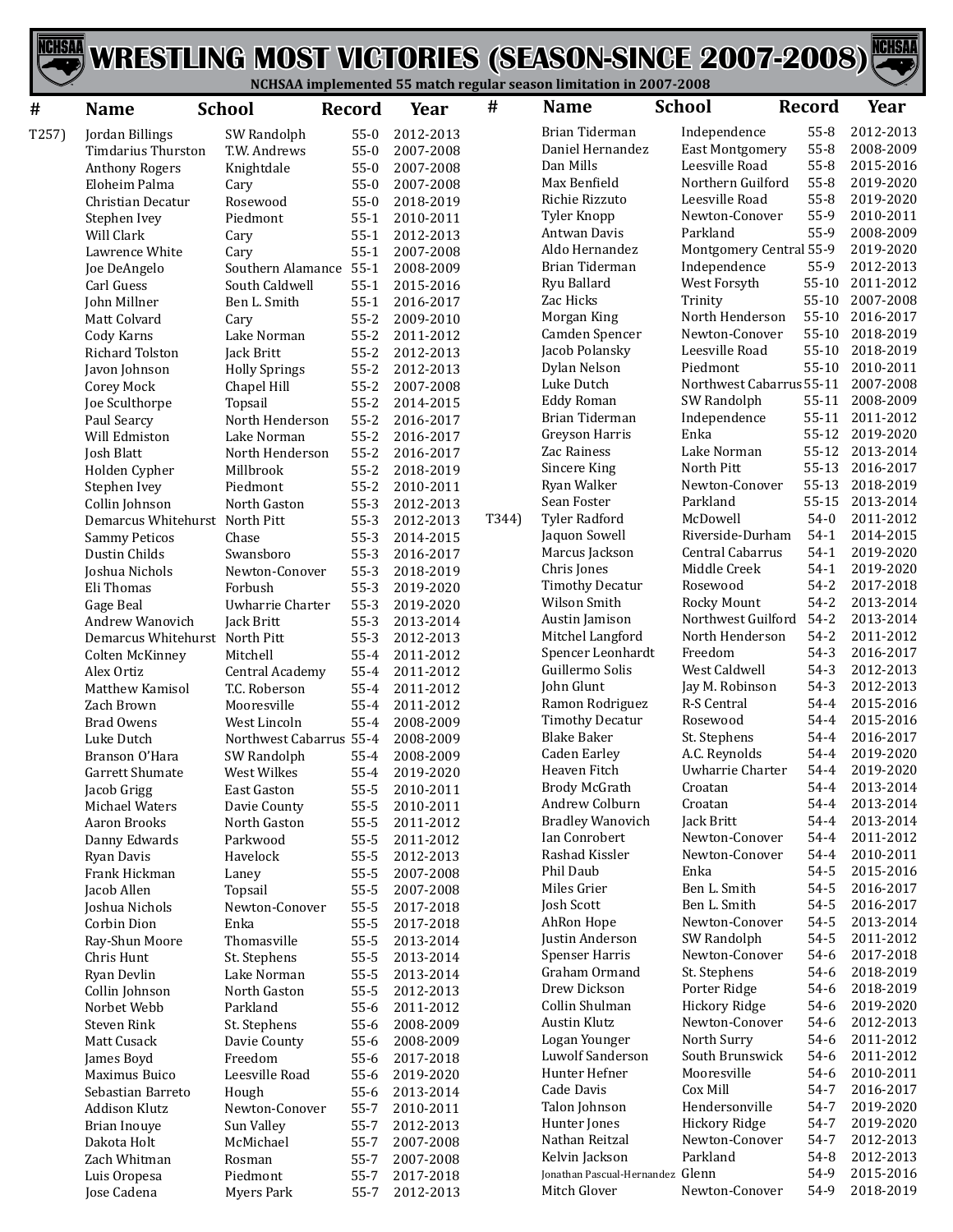

| #     | <b>Name</b>                          | <b>School</b>                  | Record           | Year                   | # | <b>Name</b>                            | <b>School</b>              | <b>Record</b>        | Year                   |
|-------|--------------------------------------|--------------------------------|------------------|------------------------|---|----------------------------------------|----------------------------|----------------------|------------------------|
|       | Loki Ryan                            | R-S Central                    | 54-9             | 2018-2019              |   | <b>Austin Powell</b>                   | Hough                      | $53-7$               | 2013-2014              |
|       | Christian Zickefoose                 | West Brunswick                 | 54-9             | 2019-2020              |   | Chris Williams                         | Millbrook                  | $53 - 7$             | 2012-2013              |
|       | Dakota Jenkins                       | Parkland                       | 54-9             | 2012-2013              |   | <b>Brandon Armstrong</b>               | Ayden-Grifton              | $53 - 7$             | 2011-2012              |
|       | <b>Tanner Revis</b>                  | Enka                           | 54-10            | 2016-2017              |   | Alexander Battaglia                    | Middle Creek               | $53 - 7$             | 2011-2012              |
|       | Alex Ledford                         | East Gaston                    | $54 - 10$        | 2012-2013              |   | Aaron Dickson                          | Jack Britt                 | $53-7$               | 2011-2012              |
|       | Derrick Davis                        | Mallard Creek                  | 54-11            | 2014-2015              |   | <b>Bobby Griffin</b>                   | Leesville Road             | $53 - 7$             | 2010-2011              |
|       | <b>Braden Wharton</b>                | Fred T. Foard                  | 54-11            | 2019-2020              |   | Zach Jones                             | Leesville Road             | $53 - 8$             | 2014-2015              |
|       | Davis Freeze                         | Mooresville                    | 54-11            | 2019-2020              |   | <b>Preston Broadus</b><br>Ethan Hnasko | West Forsyth               | $53 - 8$<br>$53 - 8$ | 2016-2017<br>2016-2017 |
|       | Kane Price                           | Mooresville                    | 54-11            | 2013-2014              |   | Christian Decatur                      | West Forsyth<br>Rosewood   | $53-8$               | 2016-2017              |
|       | Alex Earnest                         | Enka<br>Mooresville            | 54-12            | 2012-2013<br>2011-2012 |   | Jaime Bernal                           | Uwharrie Charter           | $53-8$               | 2019-2020              |
|       | Dontrez Patterson<br>Stephen Baynard | West Henderson                 | 54-12<br>54-13   | 2016-2017              |   | Ethan Jarrell                          | SW Randolph                | $53 - 8$             | 2010-2011              |
|       | Jacob Belton                         | Fred T. Foard                  | 54-13            | 2019-2020              |   | Keon Muckelvene                        | West Forsyth               | 53-9                 | 2014-2015              |
| T398) | Cam Devers                           | <b>Holly Springs</b>           | $53-0$           | 2015-2016              |   | Ivan Vergel                            | St. Stephens               | 53-9                 | 2017-2018              |
|       | Thomas Hudson                        | Dixon                          | $53-0$           | 2017-2018              |   | Ryan Schroer                           | West Johnston              | 53-9                 | 2018-2019              |
|       | James Joplin                         | Northwest Guilford 53-0        |                  | 2019-2020              |   | Maximus Buico                          | Leesville Road             | 53-9                 | 2018-2019              |
|       | jake DeAngelo                        | North Mecklenburg 53-0         |                  | 2012-2013              |   | Dustin Brennan                         | Corinth Holders            | 53-9                 | 2012-2013              |
|       | Garrison White                       | Jay M. Robinson                | $53-0$           | 2011-2012              |   | Norbet Webb                            | Parkland                   | 53-9                 | 2010-2011              |
|       | Dalton Clark                         | Providence Grove               | $53-1$           | 2014-2015              |   | Collin Minor                           | Newton-Conover             | 53-10                | 2012-2013              |
|       | <b>Brett Underwood</b>               | Piedmont                       | $53-1$           | 2014-2015              |   | Joseph Platt                           | Newton-Conover             | 53-10                | 2010-2011              |
|       | London Page                          | East Burke                     | $53-1$           | 2015-2016              |   | <b>Hunter Dover</b>                    | Chase                      | 53-11                | 2016-2017              |
|       | Tyler Johnson                        | Trinity                        | $53-1$           | 2016-2017              |   | Kory Paschal                           | Northern Guilford          | 53-11                | 2019-2020              |
|       | Ethan Oakley                         | Wheatmore                      | $53-1$           | 2018-2019              |   | Kaiden Fisher                          | Lake Norman                | 53-11                | 2019-2020              |
|       | Colby Teague                         | <b>Bandys</b>                  | $53-1$           | 2018-2019              |   | Tanner Buchanan                        | Mitchell                   | 53-11                | 2012-2013              |
|       | <b>Riley Edwards</b>                 | Northwest Guilford             | $53-1$           | 2019-2020              |   | Quintin Brinkley                       | West Forsyth               | 53-11                | 2012-2013              |
|       | <b>Sammy Peticos</b>                 | Chase                          | $53-2$           | 2016-2017              |   | Jamie Richard                          | Fred T. Foard              | 53-16                | 2019-2020              |
|       | Jerell Belcher                       | South Central                  | $53-2$           | 2018-2019              |   | Jadakiss Jumper                        | Morehead                   | 53-16                | 2013-2014              |
|       | Anthony Christopher                  | <b>Bandys</b>                  | $53-2$           | 2012-2013              |   | Mack George                            | West Lincoln               | $52-0$               | 2014-2015              |
|       | Marcus Cross                         | Parkland                       | $53-2$           | 2012-2013              |   | Isaac McMillan                         | Forbush                    | $52-0$               | 2015-2016              |
|       | Nick Kee                             | Scotland                       | $53-2$           | 2010-2011              |   | Kobe Early                             | Cary                       | $52-0$               | 2019-2020              |
|       | Wilson Smith                         | Rocky Mount                    | $53-3$           | 2014-2015              |   | Mitchel Langford                       | North Henderson<br>Chase   | $52-0$               | 2012-2013              |
|       | Spencer Leonhardt                    | Freedom                        | $53-3$           | 2015-2016              |   | Josh Stevens                           | Lake Norman                | $52-0$<br>$52-0$     | 2012-2013<br>2012-2013 |
|       | Paul Searcy                          | North Henderson                | $53-3$           | 2015-2016              |   | Cody Karns<br>William Robinson         | Central Academy            | $52-0$               | 2010-2011              |
|       | Dylan Cook                           | Ragsdale<br><b>Union Pines</b> | $53-3$           | 2015-2016              |   | Phil Daub                              | Enka                       | $52-1$               | 2014-2015              |
|       | Jonathan Ross<br>Patrick Phillips    | Porter Ridge                   | $53-3$<br>$53-3$ | 2019-2020<br>2012-2013 |   | Sawyer Davidson                        | Asheboro                   | $52-1$               | 2014-2015              |
|       | Ian Martin                           | St. Stephens                   | $53-3$           | 2011-2012              |   | Brett Underwood                        | Piedmont                   | $52-1$               | 2015-2016              |
|       | William Pryor                        | Morehead                       | $53-4$           | 2014-2015              |   | Caleb Kreitter                         | Hough                      | $52-1$               | 2015-2016              |
|       | Nathan Dugan                         | Lake Norman                    | $53-4$           | 2018-2019              |   | Aaron Bancroft                         | Fike                       | $52-1$               | 2018-2019              |
|       | Levi Andrews                         | Avery County                   | $53 - 4$         | 2019-2020              |   | Dakota Tysinger                        | North Davidson             | $52-1$               | 2011-2012              |
|       | Jacob Polansky                       | Leesville Road                 | 53-4             | 2019-2020              |   | Anthony Toineeta                       | Cherokee                   | $52-2$               | 2016-2017              |
|       | George Carpenter                     | Carrboro                       | $53-4$           | 2013-2014              |   | Matt Price                             | Piedmont                   | $52-2$               | 2016-2017              |
|       | Brian Tiderman                       | Independence                   | $53-4$           | 2013-2014              |   | Jordan Thompson                        | Hough                      | $52-2$               | 2013-2014              |
|       | Demetree Hardison                    | Independence                   | $53-4$           | 2012-2013              |   | Franklin Wepner                        | Newton-Conover             | $52 - 2$             | 2012-2013              |
|       | <b>Hunter Morton</b>                 | <b>Holly Springs</b>           | $53-5$           | 2015-2016              |   | James Napier                           | North Johnston             | $52 - 2$             | 2011-2012              |
|       | Clay Beach                           | Freedom                        | $53-5$           | 2017-2018              |   | Scott Hardiman                         | Hibriten                   | $52 - 2$             | 2010-2011              |
|       | Gavin McKendrick                     | West Johnston                  | $53 - 5$         | 2018-2019              |   | Mitchell Dean                          | Eastern Alamance           | $52-3$               | 2014-2015              |
|       | Jordan Norman                        | Mallard Creek                  | $53 - 5$         | 2018-2019              |   | Josh Drew                              | Rosewell                   | $52-3$               | 2013-2014              |
|       | Andrew Brotherton                    | <b>Bandys</b>                  | $53 - 5$         | 2012-2013              |   | Colby Langford                         | North Henderson            | $52-3$               | 2010-2011              |
|       | Austin Jamison                       | Northwest Guilford             | $53-5$           | 2011-2012              |   | Rayquon Jones                          | Rosewood                   | $52 - 4$             | 2014-2015              |
|       | <b>Cody Karnes</b>                   | Lake Norman                    | $53-5$           | 2010-2011              |   | Mike Jones                             | Morehead                   | $52 - 4$             | 2014-2015              |
|       | Ty Varner                            | South Davidson                 | $53-6$           | 2015-2016              |   | Josh Wallace                           | C.B. Aycock                | $52 - 4$             | 2015-2016              |
|       | Cade Davis                           | Cox Mill                       | $53-6$           | 2015-2016              |   | Lathan Kee                             | Shelby                     | $52 - 4$             | 2015-2016              |
|       | Hunter Queen                         | Northwood                      | $53-6$           | 2015-2016              |   | Jadakiss Jumper                        | Morehead                   | $52 - 4$             | 2015-2016              |
|       | Dylan Thrift                         | Chase                          | $53-6$           | 2016-2017              |   | Krystian Kinsey                        | Havelock                   | $52 - 4$             | 2017-2018              |
|       | Will Baldwin                         | North Henderson                | $53-6$           | 2016-2017              |   | William Willis                         | West Carteret              | $52 - 4$             | 2018-2019              |
|       | Joshua Wallace                       | C.B. Aycock                    | $53-6$           | 2016-2017              |   | Ethan Shell<br>Aaron Dickson           | Avery County<br>Jack Britt | $52 - 4$<br>$52 - 4$ | 2018-2019<br>2012-2013 |
|       | Saevyon McCray                       | West Brunswick                 | $53-6$           | 2019-2020              |   | <b>Forest Stewart</b>                  | Princeton                  | $52 - 4$             | 2011-2012              |
|       | Mack George                          | West Lincoln                   | $53-6$           | 2012-2013              |   | Luke Fetia                             | Pinecrest                  | $52 - 4$             | 2011-2012              |
|       | David Cline                          | Jay M. Robinson                | $53-6$           | 2012-2013              |   | <b>Ben Bullins</b>                     | Morehead                   | $52 - 5$             | 2014-2015              |
|       | Casey Belville<br>Michael Queen      | Independence<br>Northwood      | $53-6$<br>$53-7$ | 2010-2011<br>2014-2015 |   | William Crumby                         | Southeast Guilford         | $52 - 5$             | 2015-2016              |
|       | Michael Barrera                      | West Forsyth                   | $53-7$           | 2016-2017              |   | Marcus Jackson                         | Central Cabarrus           | $52 - 5$             | 2018-2019              |
|       | Jonathan Ross                        | <b>Union Pines</b>             | $53 - 7$         | 2018-2019              |   | Jacob Houck                            | West Caldwell              | $52 - 5$             | 2013-2014              |
|       |                                      |                                |                  |                        |   |                                        |                            |                      |                        |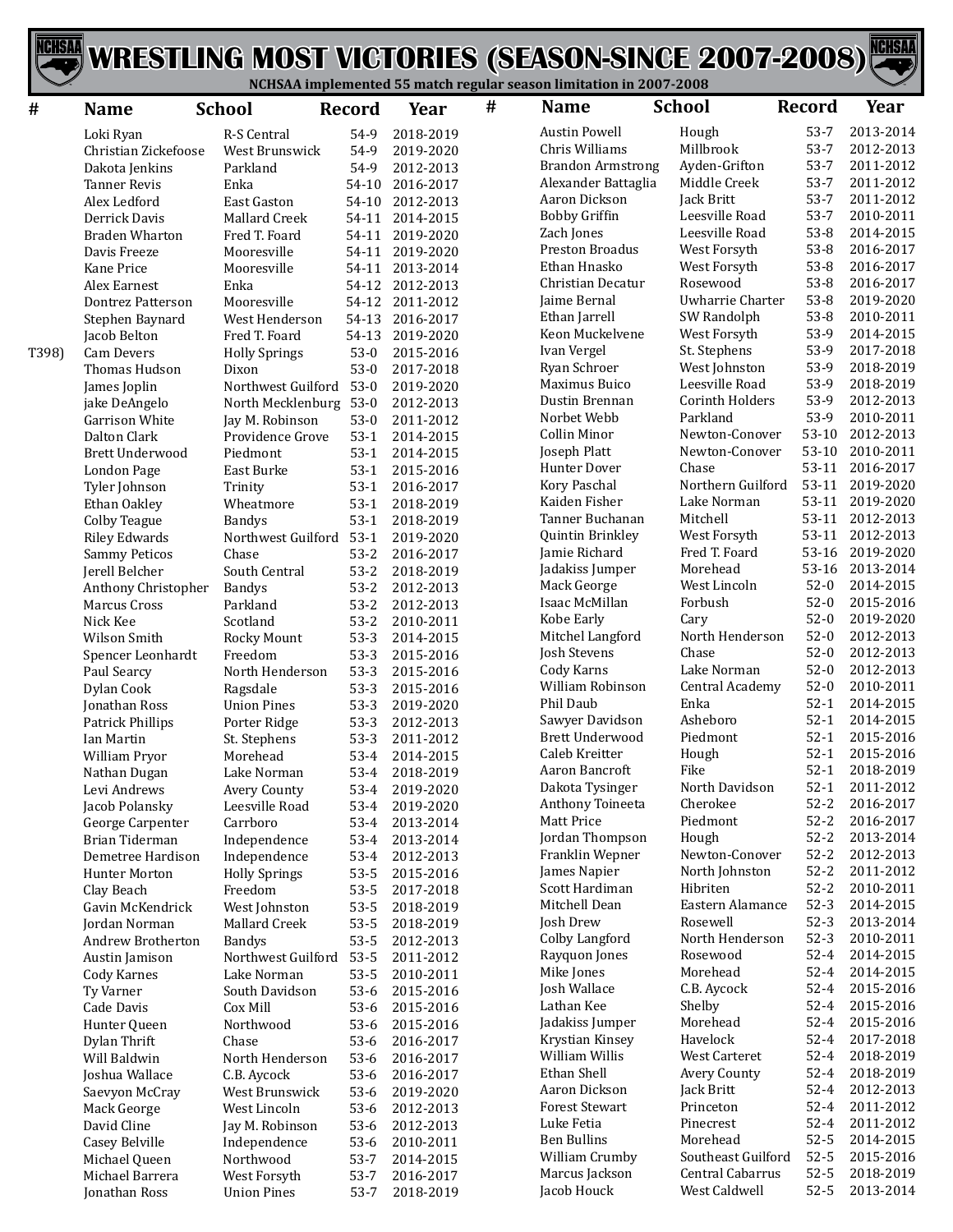



| #     | <b>Name</b>             | <b>School</b>        | <b>Record</b> | Year            | # | <b>Name</b>                    | <b>School</b>         | <b>Record</b> | Year      |
|-------|-------------------------|----------------------|---------------|-----------------|---|--------------------------------|-----------------------|---------------|-----------|
|       | Garrett Hinton          | Jack Britt           | $52 - 5$      | 2012-2013       |   | Angel Najar                    | North Pitt            | $51-2$        | 2013-2014 |
|       | Faris Teia              | Page                 | $52 - 5$      | 2012-2013       |   | Parker Walton                  | Weddington            | $51-2$        | 2013-2014 |
|       | Jairo Velazquez         | Central Academy      | $52 - 5$      | 2011-2012       |   | Adam Wilson                    | SW Randolph           | $51 - 2$      | 2013-2014 |
|       | <b>Austin Klutz</b>     | Newton-Conover       | $52-6$        | 2014-2015       |   | Xavier Williamson              | Southern Alamance     | $51-3$        | 2015-2016 |
|       | Tyler Gregor            | Hickory Ridge        | $52-6$        | 2014-2015       |   | Christian Beach                | Marvin Ridge          | $51-3$        | 2015-2016 |
|       | Jordan Todd             | Rosewood             | $52-6$        | 2015-2016       |   | Micah Dixon                    | West Carteret         | $51-3$        | 2018-2019 |
|       | Aaron Redus             | <b>Holly Springs</b> | $52-6$        | 2013-2014       |   | Jack Hawbaker                  | First Flight          | $51-3$        | 2019-2020 |
|       | <b>Austin Tucker</b>    | Glenn                | $52-6$        | 2013-2014       |   | Keyadd Coley                   | Rocky Mount           | $51-3$        | 2013-2014 |
|       | Dakota Bell             | North Wilkes         | $52-6$        | 2012-2013       |   | <b>Zack Prevette</b>           | <b>East Wilkes</b>    | $51-3$        | 2012-2013 |
|       | Zack Howard             | C.B. Aycock          | $52-6$        | 2012-2013       |   | Andrew Wanovich                | Jack Britt            | $51-3$        | 2012-2013 |
|       | Zack Orr                | Robbinsville         | $52-6$        | 2011-2012       |   | Bo Mulligan                    | Cary                  | $51-3$        | 2011-2012 |
|       | Josh Walker             | Newton-Conover       | $52 - 7$      | 2014-2015       |   | Zachary Jaramillo              | Havelock              | $51-3$        | 2010-2011 |
|       | Heaven Fitch            | Uwharrie Charter     | $52 - 7$      | 2018-2019       |   | Caleb Kreitter                 | Hough                 | $51 - 4$      | 2014-2015 |
|       | Richie Rizzuto          | Leesville Road       | $52 - 7$      | 2018-2019       |   | Salvador Gilvaja               | St. Stephens          | $51 - 4$      | 2016-2017 |
|       | <b>Brett Underwood</b>  | Piedmont             | $52 - 7$      | 2013-2014       |   | Ethan Oakley                   | Providence Grove      | $51 - 4$      | 2016-2017 |
|       | Warren Boyett           | St. Stephens         | $52 - 7$      | 2012-2013       |   | Anthony Olmedo                 | Davie County          | $51 - 4$      | 2017-2018 |
|       | John Grigg              | East Gaston          | $52-7$        | 2010-2011       |   | Aidan Hiott                    | <b>West Stanly</b>    | $51 - 4$      | 2018-2019 |
|       | Chris Payne             | Newton-Conover       | $52-8$        | 2015-2016       |   | Garrett Overbay                | <b>Mount Pleasant</b> | $51 - 4$      | 2018-2019 |
|       | Jacob Bennett           | <b>West Carteret</b> | $52-8$        | 2019-2020       |   | Connor Wrought                 | New Bern              | $51 - 4$      | 2018-2019 |
|       | <b>Chance Davis</b>     | Apex                 | $52-8$        | 2012-2013       |   | Marcus Mondragon               | Laney                 | $51 - 4$      | 2019-2020 |
|       | Kyle Deacon             | Weddington           | $52-8$        | 2011-2012       |   | Cole Susi                      | <b>Wilkes Central</b> | $51 - 4$      | 2013-2014 |
|       | Garrett Pugh            | Enka                 | 52-9          | 2019-2020       |   | <b>Aaron Reeves</b>            | Thomasville           | $51 - 4$      | 2012-2013 |
|       | <b>Tanner Russ</b>      | Hough                | 52-9          | 2012-2013       |   | Colby Langford                 | North Henderson       | $51 - 4$      | 2011-2012 |
|       | Joshua Pipkin           | Rosewood             | 52-9          | 2010-2011       |   | <b>Tyler Meyers</b>            | Trinity               | $51 - 4$      | 2010-2011 |
|       | Kyle Eiss               | Piedmont             | 52-9          | 2010-2011       |   | Anthony Brito                  | Heritage              | $51 - 5$      | 2014-2015 |
|       | <b>Tyler Bruton</b>     | Mooresville          | 52-9          | 2010-2011       |   | <b>Joe Stevenson</b>           | Jack Britt            | $51 - 5$      | 2014-2015 |
|       | Alex Brunsman           | Parkland             | 52-9          | 2010-2011       |   | Levi Andrews                   | Avery County          | $51 - 5$      | 2018-2019 |
|       | Connor Goodman          | Jay M. Robinson      | 52-10         | 2019-2020       |   | Steven Campbell                | Surry Central         | $51 - 5$      | 2019-2020 |
|       | Owen Elwonger           | Northern Guilford    |               | 52-10 2019-2020 |   | <b>Trevor Cook</b>             | Fred T. Foard         | $51 - 5$      | 2013-2014 |
|       | <b>Troy Weaver</b>      | D.H. Conley          | $52 - 10$     | 2019-2020       |   | Khalil Owens                   | C.B. Aycock           | $51 - 5$      | 2012-2013 |
|       | Zack Faircloth          | <b>East Wilkes</b>   | $52-10$       | 2012-2013       |   | Corvias Hellams                | Olympic               | $51 - 5$      | 2011-2012 |
|       | Stephen Bomar           | Mitchell             | $52-10$       | 2011-2012       |   | Araad Sarrami                  | Riverside-Durham      | $51-6$        | 2014-2015 |
|       | Hunter Billings         | Enka                 | $52-10$       | 2011-2012       |   | Jason Boutsady                 | Thomasville           | $51-6$        | 2014-2015 |
|       | Caleb Bryant            | Uwharrie Charter     |               | 52-11 2018-2019 |   | <b>Charles McCombs</b>         | Hunter Huss           | $51-6$        | 2015-2016 |
|       | Luke Artz               | Enka                 |               | 52-11 2019-2020 |   | Tony McGee                     | McDowell              | $51-6$        | 2015-2016 |
|       | <b>Brandon Stern</b>    | Jack Britt           | 52-11         | 2012-2013       |   | Joshua Feliz                   | North Henderson       | $51-6$        | 2017-2018 |
|       | Jacob Grigg             | East Gaston          |               | 52-11 2011-2012 |   | Will Dudley                    | New Bern              | $51-6$        | 2017-2018 |
|       | Jonathan DiBernardo     | Lake Norman          |               | 52-11 2011-2012 |   | Jorden Schlossman              | North Lincoln         | $51-6$        | 2019-2020 |
|       | Mike Reynolds           | Swansboro            |               | 52-12 2016-2017 |   | Amir Joseph                    | Parkwood              | $51-6$        | 2019-2020 |
|       | Cory Wagner             | Laney                |               | 52-12 2010-2011 |   | Levi Slate                     | North Surry           | $51-6$        | 2012-2013 |
|       | <b>Brandon Anderson</b> | North Gaston         |               | 52-12 2012-2013 |   | Tyler Benfield                 | Newton-Conover        | $51-6$        | 2011-2012 |
|       | Alexander Battaglia     | Middle Creek         |               | 52-14 2010-2011 |   | Dylan Davis                    | West Lincoln          | $51-6$        | 2011-2012 |
|       | Nathan Huntley          | Piedmont             |               | 52-15 2017-2018 |   | John "JC" Wagner               | Laney                 | $51 - 7$      | 2007-2008 |
|       | Will Dabbs              | Morehead             |               | 52-15 2013-2014 |   | Dallas Starnes                 | Parkwood              | $51-7$        | 2014-2015 |
| T557) | Jacob Hogue             | Mount Airy           | $51-0$        | 2016-2017       |   | Jovaun Johnson                 | Jack Britt            | $51 - 7$      | 2014-2015 |
|       | William Newbern         | West Carteret        | $51-0$        | 2016-2017       |   | Andre Britt                    | St. Stephens          | $51-7$        | 2019-2020 |
|       | Aaron Bancroft II       | Fike                 | $51-0$        | 2019-2020       |   | Ian Murdock                    | North Davidson        | $51-7$        | 2019-2020 |
|       | Mark Samuel             | Laney                | $51-0$        | 2019-2020       |   | Andrew Chappell                | Ledford               | $51 - 7$      | 2013-2014 |
|       | Jacob Grigg             | East Gaston          | $51-0$        | 2013-2014       |   | Austin Comeford                | Northwest Guilford    | $51-7$        | 2013-2014 |
|       | Jesse Doyle             | Wheatmore            | $51-0$        | 2011-2012       |   | Dakota Hill                    | Cleveland             | $51 - 7$      | 2012-2013 |
|       | Dustin Roemer           | Pinecrest            | $51-0$        | 2011-2012       |   | Conner Kominek                 | Lake Norman           | $51 - 7$      | 2012-2013 |
|       | Zach Behernd            | Rosewood             | $51-0$        | 2010-2011       |   | Nathan Brewer                  | West Forsyth          | $51 - 8$      | 2016-2017 |
|       | Jordan Thompson         | Hough                | $51-1$        | 2014-2015       |   | Chanden Morgan                 | Kings Mountain        | $51-8$        | 2017-2018 |
|       | Garrett Church          | Southeast Guilford   | $51-1$        | 2015-2016       |   | Gerg Merriman                  | Mooresville           | $51-8$        | 2019-2020 |
|       | <b>Britt Weaver</b>     | Alleghany            | $51-1$        | 2016-2017       |   | John Ellis                     | Havelock              | $51-8$        | 2012-2013 |
|       | <b>Caleb Spears</b>     | R-S Central          | $51-1$        | 2016-2017       |   | Demarcus Whitehurst North Pitt |                       | $51-8$        | 2011-2012 |
|       | Paul Searcy             | North Henderson      | $51-1$        | 2017-2018       |   | Landon Shuford                 | West Iredell          | 51-9          | 2015-2016 |
|       | Jesus Olmedo            | Davie County         | $51-1$        | 2018-2019       |   | Luis Dela Riva                 | West Caldwell         | 51-9          | 2016-2017 |
|       | <b>Braden Riggs</b>     | Pisgah               | $51-1$        | 2019-2020       |   | Garrett Ward                   | Freedom               | 51-9          | 2016-2017 |
|       | Ryan Walker             | Newton-Conover       | $51-1$        | 2019-2020       |   | Sam Voncannon                  | Asheboro              | 51-9          | 2018-2019 |
|       | Dalton Clark            | Providence Grove     | $51-1$        | 2013-2014       |   | Jared Watson                   | West Stanly           | 51-9          | 2018-2019 |
|       | Anthony Brito           | Heritage             | $51-2$        | 2015-2016       |   | Dustin McCaw                   | Croatan               | 51-9          | 2013-2014 |
|       | Jaden Jenkins           | Lumberton            | $51-2$        | 2016-2017       |   | Elijah Harris                  | Corinth Holders       | 51-9          | 2012-2013 |
|       | Ty Franklin             | Avery County         | $51-2$        | 2013-2014       |   | Daniel Richardson              | <b>Holly Springs</b>  | 51-9          | 2012-2013 |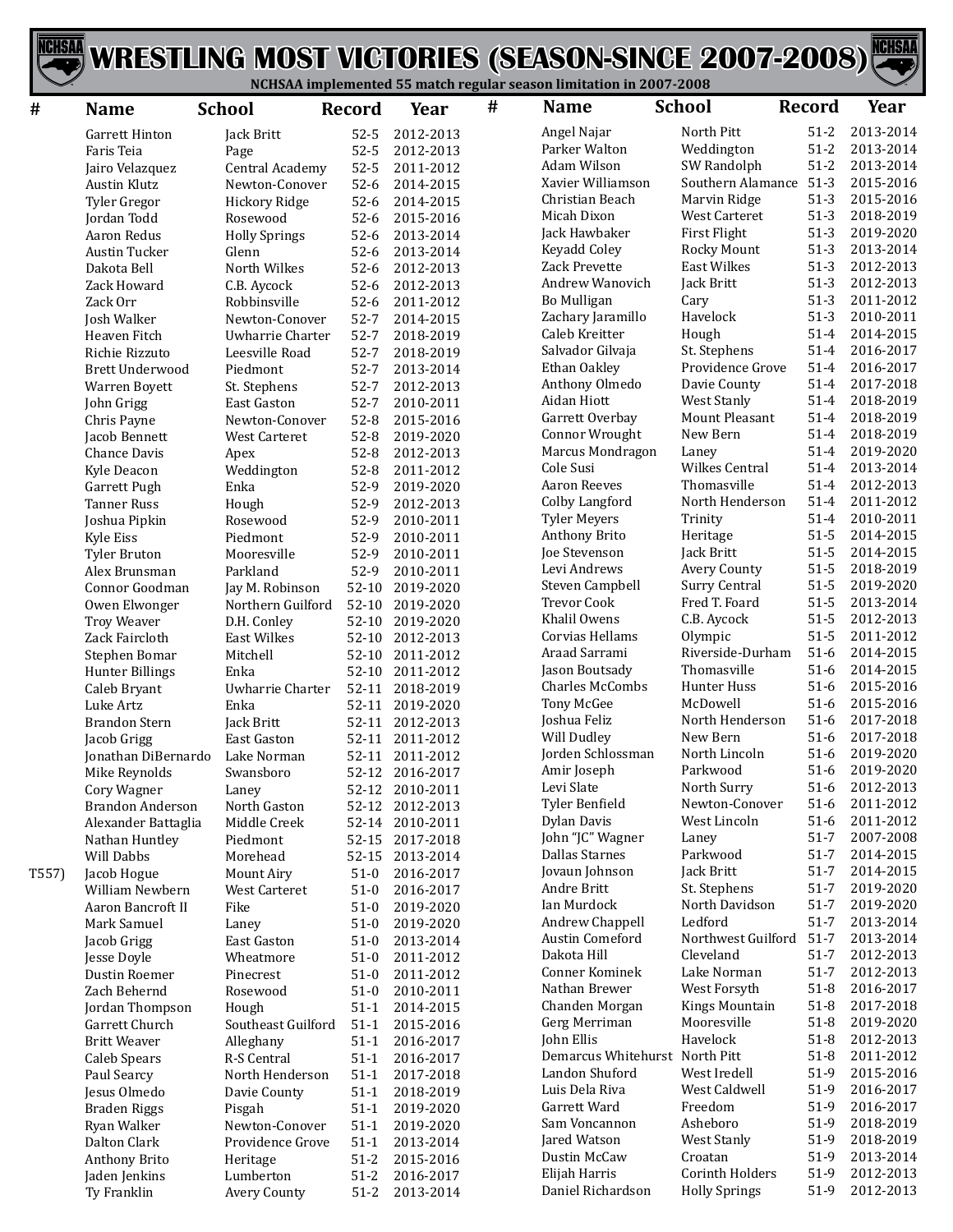



| #     | <b>Name</b>                         | <b>School</b>             | <b>Record</b>       | Year                   | # | <b>Name</b>                         | <b>School</b>               | <b>Record</b>        | Year                   |
|-------|-------------------------------------|---------------------------|---------------------|------------------------|---|-------------------------------------|-----------------------------|----------------------|------------------------|
|       | Angel Jaramillo                     | Rosewood                  | $51-9$              | 2011-2012              |   | Cole Leighton                       | Owen                        | $50 - 4$             | 2012-2013              |
|       | Matt Krider                         | Mooresville               | $51-9$              | 2011-2012              |   | Alex Ynoquio                        | Cary                        | $50 - 4$             | 2012-2013              |
|       | Russell Thrasher                    | Clayton                   | 51-9                | 2011-2012              |   | Jeremy Ward                         | Parkland                    | $50 - 4$             | 2012-2013              |
|       | Tony Locke                          | Jacksonville              | $51-10$             | 2015-2016              |   | Jake Britt                          | Hunt                        | $50 - 4$             | 2011-2012              |
|       | <b>Tyler Spurling</b>               | East Gaston               | $51-10$             | 2015-2016              |   | <b>Bryant Halsch</b>                | Southeast Guilford          | $50 - 5$             | 2014-2015              |
|       | John Dunning                        | Northwood                 | $51-10$             | 2015-2016              |   | Khyree Colson                       | Thomasville                 | $50 - 5$             | 2014-2015              |
|       | Jovanny Urzua                       | St. Stephens              | $51-10$             | 2018-2019              |   | Logan Pavia                         | Lake Norman                 | $50 - 5$             | 2014-2015              |
|       | Marcus Harnarain                    | Northwest Guilford 51-10  |                     | 2019-2020              |   | Keon Muckelvene                     | West Forsyth                | $50 - 5$             | 2015-2016              |
|       | Michael Queen                       | Northwood                 | $51-10$             | 2013-2014              |   | John Harris                         | Rockingham County           | $50 - 5$             | 2015-2016              |
|       | <b>Austin McMillian</b>             | North Surry               | $51-10$             | 2011-2012              |   | Adams Johns                         | Mount Pleasant              | $50 - 5$             | 2016-2017              |
|       | Matt Cesari                         | Leesville Road            | $51-10$             | 2011-2012              |   | Josiah Ramirez                      | Orange                      | $50 - 5$             | 2016-2017              |
|       | <b>Bailey Cooper</b>                | <b>Hoke County</b>        |                     | 51-11 2014-2015        |   | Alberto Vargas-Perez                | Lexington                   | $50 - 5$             | 2018-2019              |
|       | Ishmael Williams                    | Ardrey Kell               |                     | 51-11 2017-2018        |   | Stephen Dreher                      | Carrboro                    | $50 - 5$             | 2013-2014              |
|       | Afiz Lateef                         | Scotland                  |                     | 51-11 2012-2013        |   | Will McCraw                         | Thomas Jefferson            | $50 - 5$             | 2012-2013              |
|       | Dontrez Patterson                   | Mooresville               | $51 - 11$           | 2012-2013              |   | Franklin Wepner                     | Newton-Conover              | $50 - 5$             | 2011-2012              |
|       | <b>Aaron Reeves</b>                 | Thomasville               | $51 - 11$           | 2011-2012              |   | Devonte Dickens                     | Fike                        | $50 - 5$             | 2011-2012              |
|       | Matt Krider                         | Mooresville               | 51-11               | 2010-2011              |   | Elvis Banks                         | West Forsyth                | $50-6$               | 2015-2016              |
|       | Isaac Jiminez                       | T.C. Roberson             |                     | 51-12 2014-2015        |   | Logan Maher                         | Middle Creek                | $50-6$               | 2016-2017              |
|       | Alex Teeter                         | Mooresville               |                     | 51-12 2015-2016        |   | Luis Herrera                        | McDowell                    | $50-6$               | 2016-2017              |
|       | Melvin Rubio                        | Enka                      |                     | 51-12 2015-2016        |   | River Griffith                      | Avery County                | $50-6$               | 2016-2017              |
|       | Cole Clark                          | Newton-Conover            | $51-12$             | 2018-2019              |   | Chase McKinney                      | Wheatmore                   | $50-6$               | 2017-2018              |
|       | Charles Davis                       | Cardinal Gibbons          |                     | 51-12 2019-2020        |   | Brandt Fajerman                     | Hough                       | $50-6$               | 2019-2020              |
|       | Nathan Huntley                      | Piedmont                  |                     | 51-13 2018-2019        |   | Austin Keiger                       | McMichael                   | $50-6$               | 2013-2014              |
|       | Nathan Tesh                         | Jay M. Robinson           | 51-13               | 2010-2011              |   | Austin Galati                       | <b>Holly Springs</b>        | $50-6$               | 2013-2014              |
|       | Dalton Towe                         | Avery County              | $51 - 14$           | 2019-2020              |   | Earl Harris                         | North Pitt                  | $50-6$               | 2012-2013              |
|       | <b>Trevon Purnell</b>               | Parkland                  | $51 - 14$           | 2013-2014              |   | Dallas Roemer                       | Pinecrest                   | $50-6$               | 2011-2012              |
|       | <b>Breonnah Neal</b>                | West Forsyth              |                     | 51-14 2012-2013        |   | Javier Ortiz                        | SW Randolph                 | $50-6$               | 2010-2011              |
|       | Joshua Fuentes                      | West Forsyth              |                     | 51-14 2012-2013        |   | Hunter Queen                        | Northwood                   | $50 - 7$             | 2014-2015              |
|       | <b>Eddie Kelly</b>                  | Sun Valley                | $51 - 14$           | 2011-2012              |   | Rakeem Spikes                       | West Caldwell<br>East Burke | $50 - 7$<br>$50 - 7$ | 2014-2015<br>2014-2015 |
|       | <b>Brodie Moore</b>                 | Washington                | $51 - 15$           | 2018-2019              |   | Jakob Prestwood<br>Grant Finkbeiner | <b>Athens Drive</b>         | $50 - 7$             | 2014-2015              |
|       | Eli Foster                          | Enka                      | $51 - 16$           | 2019-2020              |   | Jeffrey Golden                      | West Forsyth                | $50-7$               | 2015-2016              |
|       | Mecca Freeman                       | North Pitt<br>Thomasville | $51 - 17$<br>$50-0$ | 2016-2017<br>2017-2018 |   | Graham Ormand                       | St. Stephens                | $50 - 7$             | 2017-2018              |
| T673) | <b>Timothy Hepler</b><br>Silas Shaw | Mooresville               | $50-0$              | 2018-2019              |   | <b>Rex Howard</b>                   | Crest                       | $50 - 7$             | 2019-2020              |
|       | Sakarri Morrison                    | Newton-Conover            | $50-0$              | 2019-2020              |   | Zacharias Fincannon                 | St. Stephens                | $50 - 7$             | 2012-2013              |
|       | Heath Gleaton                       | Central Cabarrus          | $50-0$              | 2013-2014              |   | Patrick Phillips                    | Porter Ridge                | $50 - 7$             | 2011-2012              |
|       | Michael Brennan                     | <b>Union Pines</b>        | $50 - 0$            | 2011-2012              |   | <b>Corvarious Hellams</b>           | Olympic                     | $50-7$               | 2010-2011              |
|       | Nick Kee                            | Scotland                  | $50-0$              | 2011-2012              |   | Hunter Smith                        | Davie County                | $50 - 8$             | 2015-2016              |
|       | Malcolm Blackmon                    | Mount Tabor               | $50 - 0$            | 2011-2012              |   | Jonathan Lyerly                     | SW Randolph                 | $50 - 8$             | 2015-2016              |
|       | Nathan Oakley                       | Providence Grove          | $50-1$              | 2014-2015              |   | Caleb Spears                        | R-S Central                 | $50 - 8$             | 2015-2016              |
|       | Ethan Oakley                        | Wheatmore                 | $50-1$              | 2017-2018              |   | Zeb Patton                          | Patton                      | $50 - 8$             | 2016-2017              |
|       | Carson Smith                        | Southeast Guilford        | $50-1$              | 2018-2019              |   | Alex Teeter                         | Mooresville                 | $50 - 8$             | 2016-2017              |
|       | <b>Austin Tucker</b>                | Glenn                     | $50 - 2$            | 2014-2015              |   | Joseph Speight                      | Fike                        | $50-8$               | 2018-2019              |
|       | Carl Guess                          | South Caldwell            | $50 - 2$            | 2014-2015              |   | Tucker Jessup                       | Leesville Road              | $50 - 8$             | 2019-2020              |
|       | Josh Blatt                          | North Henderson           | $50-2$              | 2015-2016              |   | Coleman Carter                      | Newton-Conover              | $50-8$               | 2013-2014              |
|       | Michael Lines                       | Clayton                   | $50-2$              | 2015-2016              |   | <b>Tyler Evers</b>                  | <b>Terry Sanford</b>        | $50 - 8$             | 2013-2014              |
|       | Kameron Miller                      | Forestview                | $50-2$              | 2018-2019              |   | Nick Tarvin                         | Cary                        | $50-8$               | 2013-2014              |
|       | Demetre Kostis                      | Watauga                   | $50-2$              | 2012-2013              |   | Marvin Gaither                      | East Burke                  | $50-8$               | 2012-2013              |
|       | Edwin Alvarenga                     | Forbush                   | $50-3$              | 2016-2017              |   | Austin Comeford                     | Northwest Guilford          | $50 - 8$             | 2012-2013              |
|       | Rae'Sae Settles                     | Fike                      | $50-3$              | 2016-2017              |   | Saetyra McDowell                    | Jack Britt                  | $50-8$               | 2012-2013              |
|       | Isaiah Deck                         | Neuse Charter             | $50-3$              | 2018-2019              |   | Rodney Shepard                      | Northern Durham             | $50 - 8$             | 2010-2011              |
|       | River Griffith                      | Avery County              | $50-3$              | 2018-2019              |   | Richie Rizzuto                      | Leesville Road              | $50-9$               | 2017-2018              |
|       | Wes Brown                           | <b>Surry Central</b>      | $50-3$              | 2012-2013              |   | Logan Tortual                       | Rosewood                    | $50-9$               | 2019-2020              |
|       | Chase Hayes                         | Charlotte Catholic        | $50-3$              | 2011-2012              |   | Alexander Hopper                    | Topsail                     | $50-9$               | 2019-2020              |
|       | <b>Cameron King</b>                 | Trinity                   | $50-3$              | 2010-2011              |   | Colby Maxwell                       | Enka                        | $50-9$               | 2019-2020              |
|       | Jeffrey Carothers                   | West Charlotte            | $50-3$              | 2010-2011              |   | Kyler Hoilman                       | Mitchell                    | $50-9$               | 2013-2014              |
|       | Lamaine Camara                      | Millbrook                 | $50-3$              | 2010-2011              |   | Travian Cooke                       | <b>Holly Springs</b>        | $50-9$               | 2012-2013              |
|       | Josh Smith                          | Lake Norman               | $50-3$              | 2010-2011              |   | Ryan Devlin                         | Lake Norman                 | $50-9$               | 2012-2013              |
|       | Parker Correll                      | Davie County              | $50 - 4$            | 2014-2015              |   | Jackson Dowless                     | Lake Norman                 | $50-9$               | 2011-2012              |
|       | <b>Thomas Flitz</b>                 | Piedmont                  | $50 - 4$            | 2015-2016              |   | Montana Rose                        | West Caldwell               | $50-10$              | 2015-2016              |
|       | Jordan Todd                         | Rosewood                  | $50 - 4$            | 2017-2018              |   | Ayden Prevatte                      | Trinity                     | $50-10$              | 2019-2020              |
|       | Josh Wilson                         | Southeast Guilford        | $50 - 4$            | 2018-2019              |   | Sam Barnett                         | New Bern                    |                      | 50-10 2019-2020        |
|       | <b>Willie Bivens</b>                | Eastern Guilford          | $50 - 4$            | 2013-2014              |   | Crayton Saby                        | Millbrook                   | $50-10$              | 2013-2014              |
|       | <b>Austin Collins</b>               | North Surry               | $50 - 4$            | 2012-2013              |   | Joshua Sawyer                       | Durham Sch. of Arts 50-10   |                      | 2011-2012              |